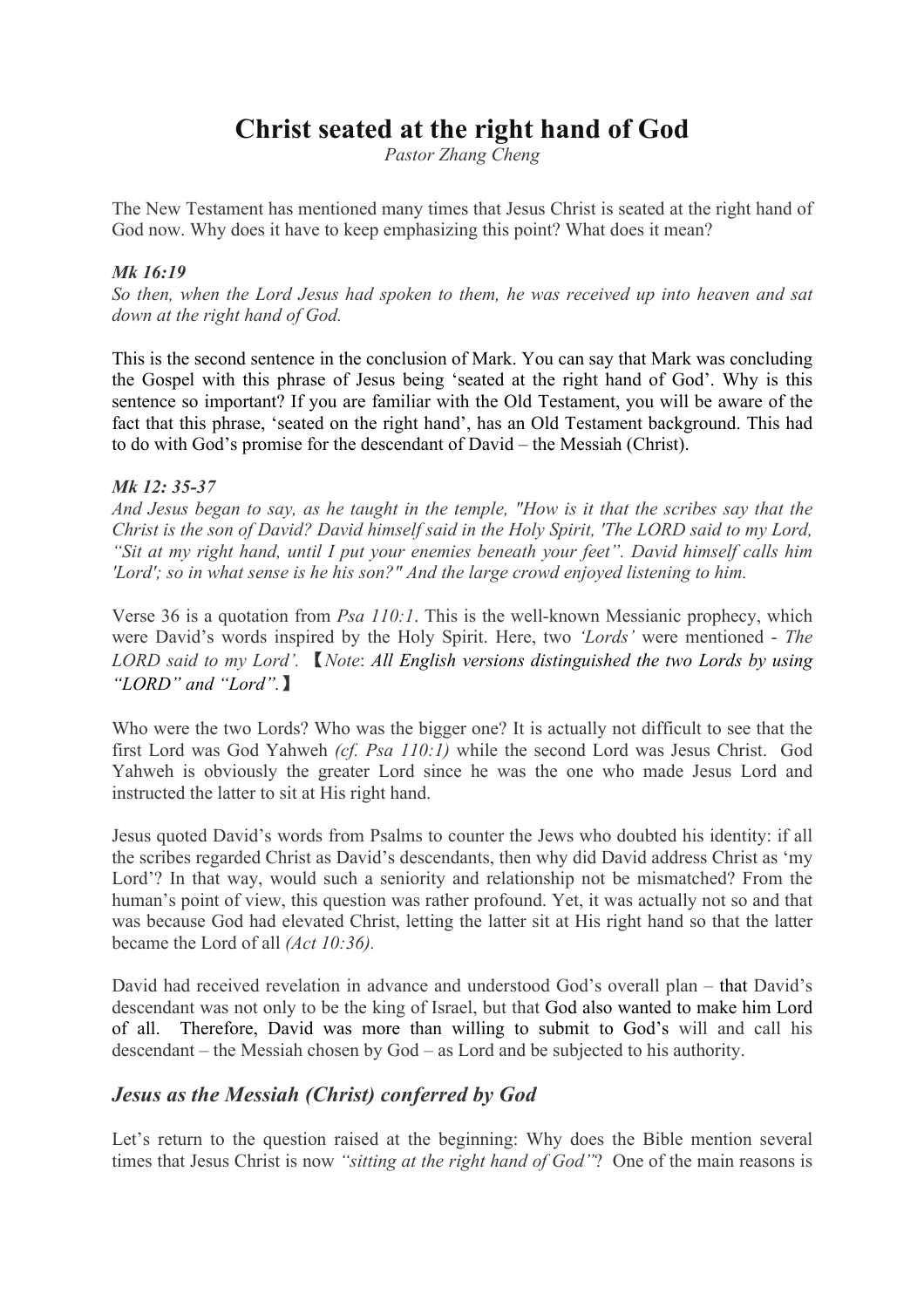to testify that *Psa 110:1* has already come true. Jesus is the Messiah prophesized by David. God Yahweh has already made him Lord and Christ, and sat him at His right hand.

*Ac 2: 33-36* has mentioned twice about God Yahweh elevating Jesus to His right side:

*Therefore having been exalted to the right hand of God, and having received from the Father the promise of the Holy Spirit, he has poured forth this which you both see and hear. For it was not David who ascended into heaven, but he himself says:*

*'The LORD said to my Lord, "Sit at My right hand, until I make your enemies a footstool for your feet."' Therefore let all the house of Israel know for certain that God has made him both Lord and Christ - this Jesus whom you crucified."*

*"Right hand"* is the symbol of glory and power, indicating how God Yahweh had already given the highest glory and authority to Jesus. Therefore, verse 36 says that God Yahweh has already made Jesus Lord and Christ. If you compare the conclusions of the first three gospels, you would notice that they are all declaring that God Yahweh had already made Jesus as Lord and Christ:

- *1) "… He parted from them and was carried up into heaven"*(*Lk 24:51*)
- *2) "… was received up into heaven and sat down at the right hand of God." (Mk 16: 19)*
- *3) "And Jesus came up and spoke to them, saying, "All authority has been given to me in heaven and on earth."' (Mt 28: 18)*

God raised Jesus Christ up to heaven and sat him at His right hand, so that all things above and below know that God has already made him Lord above all. It is precisely why that Jesus could say to the disciples after his resurrection, "All authority has been given to me in heaven and on earth." Such authority was not originated from him, but was granted by God Yahweh instead.

Of course, *"sitting at God's right hand"* has other meanings. *"Right hand"* emphasizes that God and Jesus Christ share a very intimate relationship. Jesus, a descendant of David, a very lowly Nazarene, was actually elevated to the highest by God Yahweh! What an important and precious person that Jesus was to God Yahweh. Through Jesus, God Yahweh's love for mankind has already been presented without reservation before us. Many Christians, out of their good intention of elevating Jesus, proclaim that the latter is on an equal footing with God. They have, however, not realised that it had veiled God's will *(Job 38:2)*, such that people cannot see the noble and good intention of God for mankind in doing so. If we were to take Jesus as God, it would have become a promise of a god for another god. As a result, God's loving care, elevation of and reward to Jesus would have become one that was from one god to another. Given that Trinitarianism insists that there is only one God, and not two or three, this has become God's promise for Himself. With that, God's good will and the richness of the Bible is twisted and veiled by the Trinitarian teachings.

#### *Jesus Christ is the sole representative appointed by God*

In order to help us understand God's good will towards mankind, the New Testament has been reminding us repeatedly that our Lord Jesus is now *"seated at the right hand of God"*. Hebrews, is the best example, which has mentioned about Christ being seated at God's right hand many times.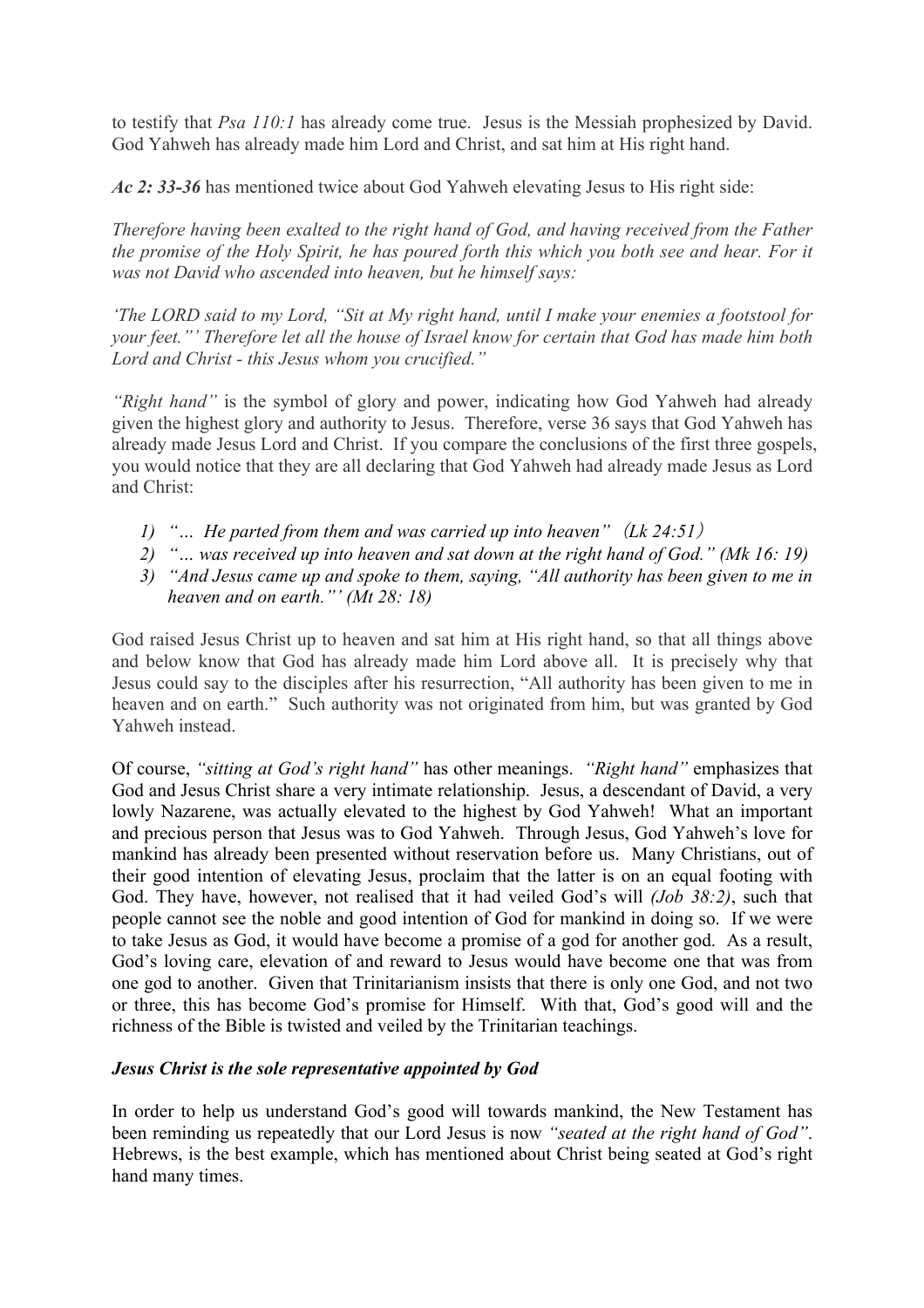#### *Heb 1:3*

*And he is the radiance of His glory and the exact representation<sup>1</sup> of His nature, and upholds all things by the word of His power. When He had made purification of sins, He sat down at the right hand of the Majesty on high…*

This verse has used a striking picture to describe the glory of Jesus. Many Christians assumed that this verse is proclaiming that Jesus is God. That is actually not the case. Let's think about this: if Jesus was at an equal standing as the God who is the Majesty on high, then there would be two gods in Heaven since it says here that Jesus is "seated at the right hand of God". *"The Majesty on high"* is the alternative way for the Jews to address Yahweh God without mentioning His name *(cf. Dan 2:45; 4:1, 24, 32, 34).*

Another question is why does it need to emphasize that Jesus is seated at the right hand of the Majesty on high? Since it has already used the phrase "Majesty on high" to describe God, it would not be possible for Jesus to be at equal standing with God who is the Majesty on high, or else these three words "Majesty on high" would become meaningless. Therefore, if we proclaimed that Jesus was God, according to the description of Hebrews, we have to admit that there are two Gods (the Majesty on high and Jesus who is seated on the right hand to the former) and that Jesus would be the secondary "God" because he was not the Majesty on high.

Making Jesus God would not help us understand *Heb 1:3*. If *Heb 1:3* is meant to proclaim that Jesus is God, why would it emphasize that Jesus is *"seated at the right hand of the Majesty on high"*? This shows that it is quintessential to understand the meaning of *"Christ seated on the right hand of God"* correctly because that is the key to understand *Heb 1:3* (or similar verses).

"Christ seated at the right hand of God" means that the Majesty on high has already conferred the highest glory and authority to the victorious Christ. Having understood this point, the description of *Heb 1:3* is no surprise. Jesus Christ is the most perfect image of Yahweh God. It was because of his obedience, Yahweh God could dwell within him, to speak and work through him. It was precisely so that he became God's glorious light, reflecting the glory of God. Only he was worthy to be the sole representative of Yahweh God, taking control of everything, including the angels, by the power and authority given to him.

Among all the angels, was there even one to whom God said, "you seat at my right hand so that I would make your enemies your footstool"? Such a phrase has appeared many times in the New Testament. It says here, *"Among all the angels, to whom did God ever say…"*, which means that God had never given such a great glory or power to angels. This has shown clearly that Christ's status has far exceeded the angels' because none of the angels were qualified to be seated at the right hand of God. Yet, Yahweh had conferred such a high privilege and honour to the man, Jesus.

*Heb 1:6* says, "And when He again brings the firstborn into the world, He says, *"And let all*

 <sup>1</sup> *References from other Chinese translated versions: "*他反照着上帝的光辉,也完全反映上帝的本体*……" (Today's Chinese version); "*他是上帝荣耀所发的光辉,是上帝本质印出的相*……" (Lu Zhen Zhong Bible Translation); "*他辉映着天主的荣耀光彩,是天主本体最深的显像*……" (Catholic Pastoral Bible);* 这儿子 是上帝的荣耀所发出的光辉,上帝本体的真相*……" (Jian Ming Sheng Jing)*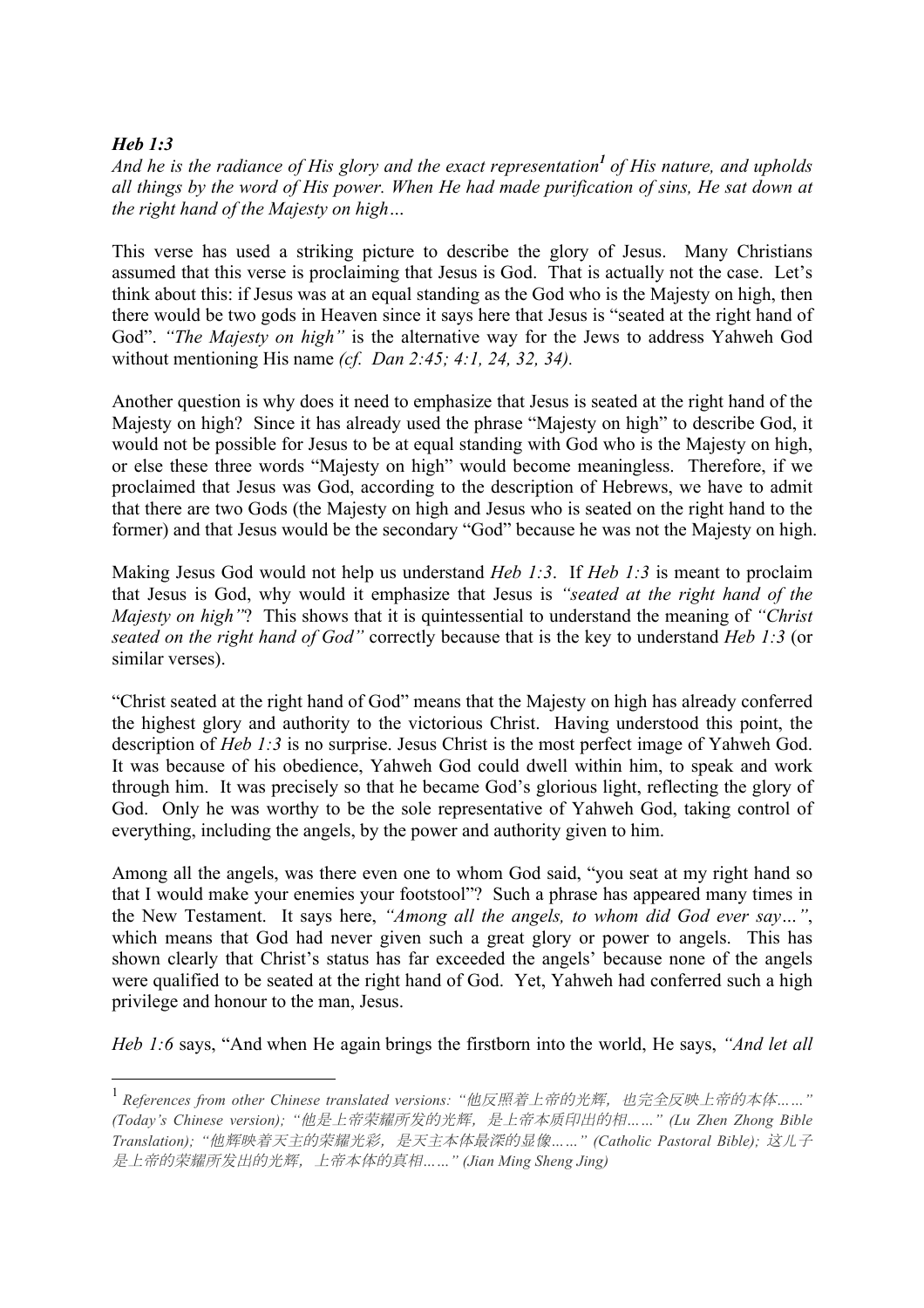*the angels of God worship him"*. This is yet another verse which seemingly supports that Jesus is God because it says here that all the angels of God worship him. If Jesus was not God, how could he receive the worship of God's angels? If we read this verse carefully, it would be obvious to see that such a conclusion cannot be established based on the following reasons:

- 1) The verse here addresses Jesus as God's firstborn, not God. Why would it address Jesus as the firstborn? That is because he is the representative of the sons of God (Christians). He is our eldest brother *(Heb 2:11-12, Ro 8:29)*.
- 2) It says here that God instructed His angels to worship him. If Jesus was God, worshipping him would have been assumed without any justifications. Why would God need to instruct His angels to do so? We can thus see that God's angels worshipped Jesus because it was Yahweh's order. He lifted Jesus to the highest and seated him at His right hand, and ordered that all that were in heaven or earth or below to bow their knees before Jesus *(Phi 2:9-11).*
- 3) The meaning of the word "*proskuneo*" is prostrate, which carries with it a sense of respect and fear. The word could be used for worshipping God, but it could also be used to express fear, respect and obedience, acknowledging that the object involved is the master, benefactor or representative of God *(Gen 23:7, 27:29, 33:3, 37:10, 42:6, 49:8; Mt 18:26; Act 10:25; Rev 3:9, 19:10).* The New Testament has recorded many times on people prostrating before Jesus, such that the Chinese readers misunderstand that people regarded Jesus as God to worship. Strictly speaking, it should have been translated as "kneeling before Jesus" or "prostrating before Jesus" instead of "worshipping Jesus" because the people regarded Jesus as their rabbi (teacher), God's prophet and hence, they prostrate before him out of respect.

*Heb 1:6* is describing how special a status and authority that God had conferred to Jesus, such that even the angels would need to prostrate before him to show respect. "Jesus seated on the right hand of God" has proved that he is the sole authoritative representative of Yahweh, who reigns over all that are created.

# *1Pet 3: 22*

*who is at the right hand of God, having gone into heaven, after angels and authorities and powers had been subjected to him.*

The apostle Peter had also received the same revelation, that Jesus had ascended to heaven, and was at the right hand of God. "at the right hand of God" means that Yahweh God had already conferred to him the highest glory and authority. That was precisely why all the angels and those with authorities and powers would have to subject themselves to him. This was what was said in *Heb 1:6* that all the angels of God worshipped him.

Jesus is the Son of Man who is the representative of those in the new creation. Therefore, his resurrection, elevation and receiving of glory had everything to do with us. If we respect him as our Lord and Christ, following him faithfully, we will also share his glory in the future *(Rev 3:23; Rom 8:17)*. All such glory has been prepared by God for mankind before the creation of the world and He has intended to give it to us through the Son of Man.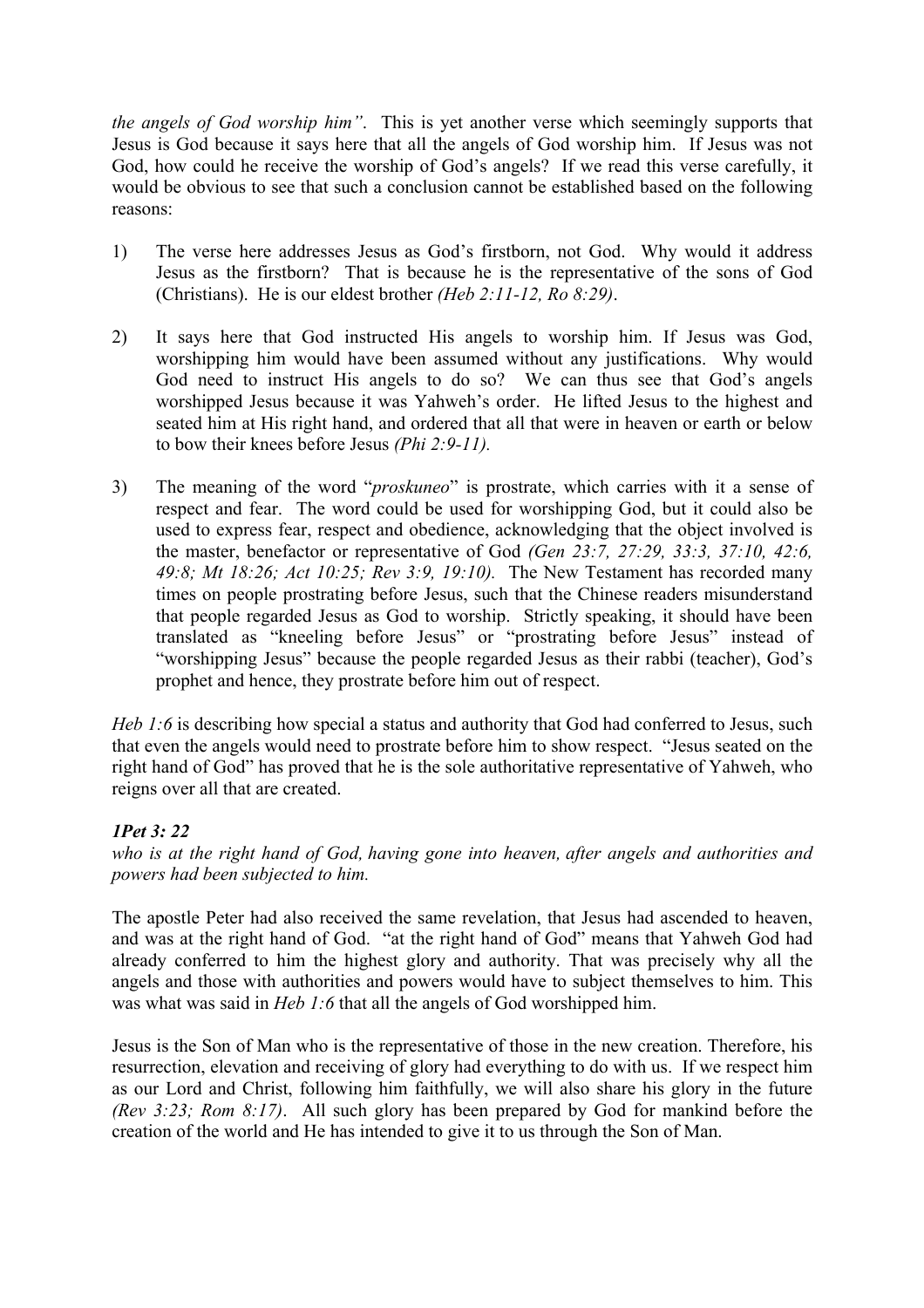## *Eph 1:17-23*

*<sup>17</sup> that the God of our Lord Jesus Christ, the Father of glory, may give to you a spirit of wisdom and of revelation in the knowledge of Him. <sup>18</sup> I pray that the eyes of your heart may be enlightened, so that you will know what is the hope of His calling, what are the riches of the glory of His inheritance in the saints, <sup>19</sup> and what is the surpassing greatness of His power toward us who believe. These are in accordance with the working of the strength of His might <sup>20</sup> which He brought about in Christ, when He raised him from the dead and seated him at His right hand in the heavenly places, <sup>21</sup> far above all rule and authority and power and dominion, and every name that is named, not only in this age but also in the one to come. <sup>22</sup> And He put all things in subjection under his feet, and gave him as head over all things to the church, <sup>23</sup> which is his body, the fullness of him who fills all in all.*

This passage is very long which requires us to grasp slowly and I am merely mentioning a few key points here. This was Paul's prayer to *"the God of the Lord Jesus Christ"*. Paul asked that the God of the Lord Jesus Christ would enlighten the eyes of the hearts of the believers, so that we could really know Him and understand the work He did on Jesus Christ and His eternal will for the believers. Verse 20 mentioned that God "raised him from the dead", followed by saying that it was God who *"seated him at His right hand"*; while verse 22 says *"put all things in subjection under his feet"*, and all these were accomplished by God for Jesus. God fulfilled all these things so that Jesus Christ could be the first among all created.

Note the words of verses 22-23: If God subjected all things under the feet of Jesus, and that the Church is the body of Christ (that is, he is the head of the Church), it would imply that God's plan is to subject all things under the Church. Jesus is the Son of Man and he is the representative of the new man, so Hebrews addresses him as the general of our salvation *(Heb 2:10)*.

Christ was raised from the dead and seated at the right hand of God. This is the assurance of the glorious salvation that God has given to us. The Lord Jesus has already set the foundation of victory for the Church with the help of Yahweh. Despite the many trials and tribulations that we need to face today, we need only to follow the Lord Jesus closely, we will surely share his glory in future because this is the glory that God has prepared for the Church before the creation of the world. Therefore, Paul in Ro 16:20 encouraged the Church, saying, *"The God of peace will soon crush Satan under your feet"*. This is because the Church's commander-in-chief, Jesus Christ, has already gained victory, and Yahweh God will surely deliver His promise to Christ, *"make your enemy your footstool"*!

# **Jesus Christ is the Judge instituted by God**

# *Act 7:55-56*

*<sup>55</sup> But being full of the Holy Spirit, he gazed intently into heaven and saw the glory of God, and Jesus standing at the right hand of God; <sup>56</sup> and he said, "Behold, I see the heavens opened up and the Son of Man standing at the right hand of God."*

It has mentioned twice here that Jesus Christ was standing at the right hand of Yahweh. Why does it not emphasize on sitting instead of standing? That could be because Jesus saw that Stephen was going to be the martyr and that he stood up to see what was happening out of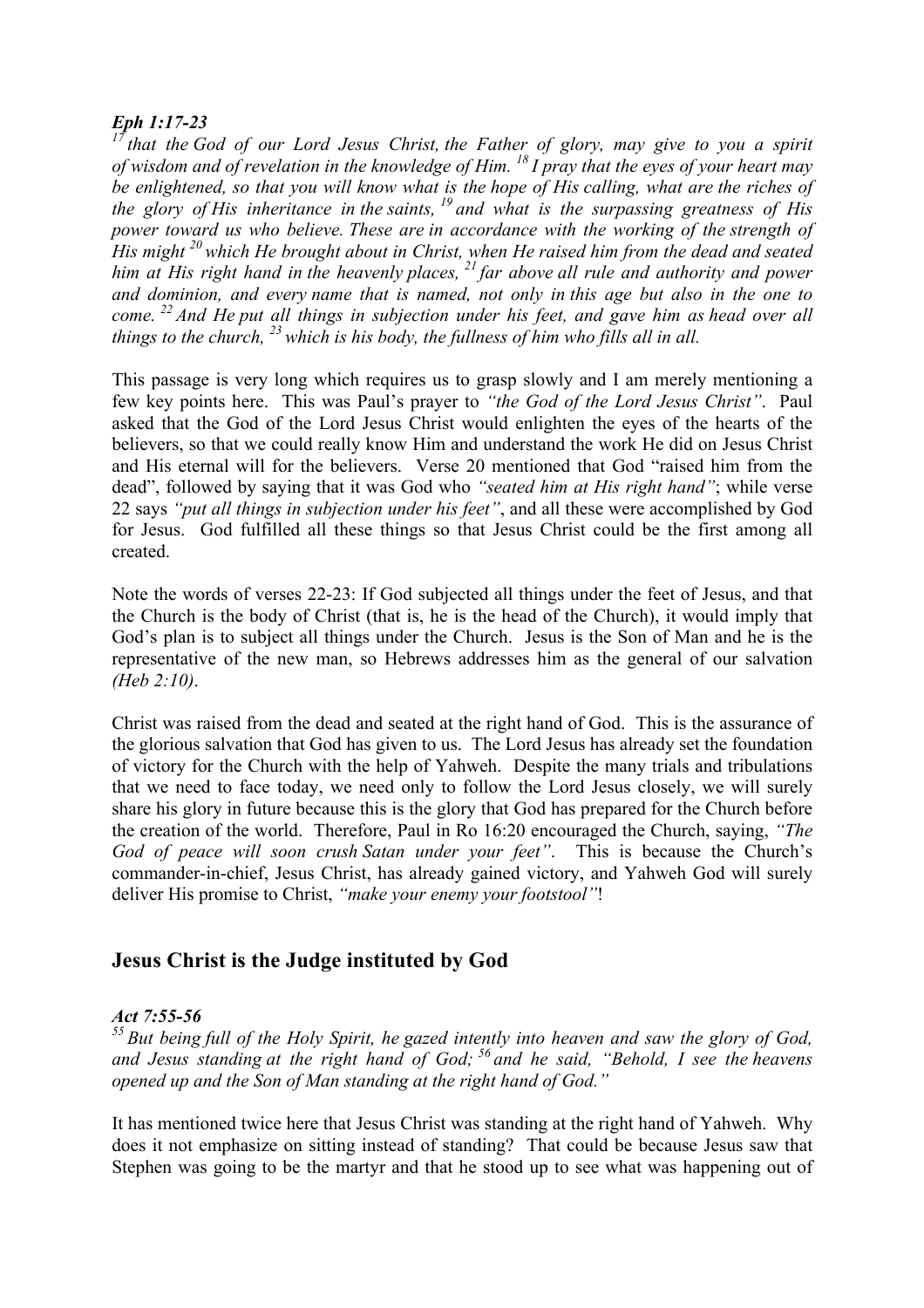concern. Notice that these two descriptions are not the same. The first one notes that *"Jesus standing at the right hand of God"* while the second one says *"the Son of Man standing at the right hand of God"*. Although Jesus had already been resurrected and ascended above, being at the right hand of God, Stephen actually addressed Jesus as *"the Son of Man"*. Was that rather a disrespect? The Bible addresses Jesus as "the Son of Man", because he is a man *("the son of man" means "man", cf. Num 23:19*). This shows that Stephen did not see Jesus as God, he was the Son of Man standing at the right hand of God.

Why did Stephen address Jesus as the Son of Man? Why did he emphasize that the Son of Man Jesus was at the right hand of God? These two questions are related. It is not hard to understand this if we are familiar with the Lord Jesus' teaching.

#### *Mt 26: 63-64*

*<sup>63</sup> But Jesus kept silent. And the high priest said to Him, "I adjure You by the living God, that You tell us whether You are the Christ, the Son of God." <sup>64</sup> Jesus said to him, "You have said it yourself; nevertheless I tell you, hereafter you will see the Son of Man sitting at the right hand of Power, and coming on the clouds of heaven."*

The high priest wanted Jesus to pledge that he was not Christ, the Son of God. Jesus did not answer him directly, but only said that *"You have said it yourself" (In the original text: It is as you said)*. Jesus did not want to answer directly because he knew that the high priest only wanted to find faults from his words and sentence him to death. Yet, he could not deny that he was Christ, the Son of God, so he quoted *Dan 7:13* regarding the prophecy of the Son of Man coming with clouds of heaven as his reply to the high priest. The high priest fully understood that the *"Son of Man"* in *Dan 7* was *"Christ"*, thus he sentenced Jesus to death on the spot, as he viewed that Jesus had spoken blasphemy by equating himself with Christ. Why did Jesus quote the prophecy from *Dan 7:13*? It just meant that on that day of judgment, they would know that Jesus is the judge entitled by Yahweh God because the latter had already conferred to the former the authority of judging all men *(Act 10:42; 17:31).*

#### *Act 17:31*

*<sup>31</sup> because He has fixed a day in which He will judge the world in righteousness through a Man whom He has appointed, having furnished proof to all men by raising Him from the dead."*

The apostle Paul had already said very clearly here. Yahweh God had already set the day of judging all men. Although Yahweh is the highest Judge, He has chosen to entrust His authority to a man (not god), that is the judge He has chosen, Jesus Christ *(Jn 5:22)*. Jesus' resurrection from death was to prove to the world that Yahweh's will has been set and He would do as He said.

Talking about his coming again, Jesus had specially emphasised that *"the Son of Man sits at the right hand of the almighty"*. Stephen remembered these words of Jesus. Therefore, when he looked at the vision in the sky, he quoted these words, "the Son of Man stands at the right hand of God". Although Jesus had yet to return, on the account of Stephen's faithfulness, daring to testify for Jesus, God let Stephen see the vision of Jesus' glorious return (*Mt 24:30 – the Lord Jesus as "the sign of the Son of Man"*). Stephen was worthy to see such a vision because he was the first martyr of the Church for Jesus and the Gospel. Yahweh God gave him this glorious vision to encourage him to be faithful unto death.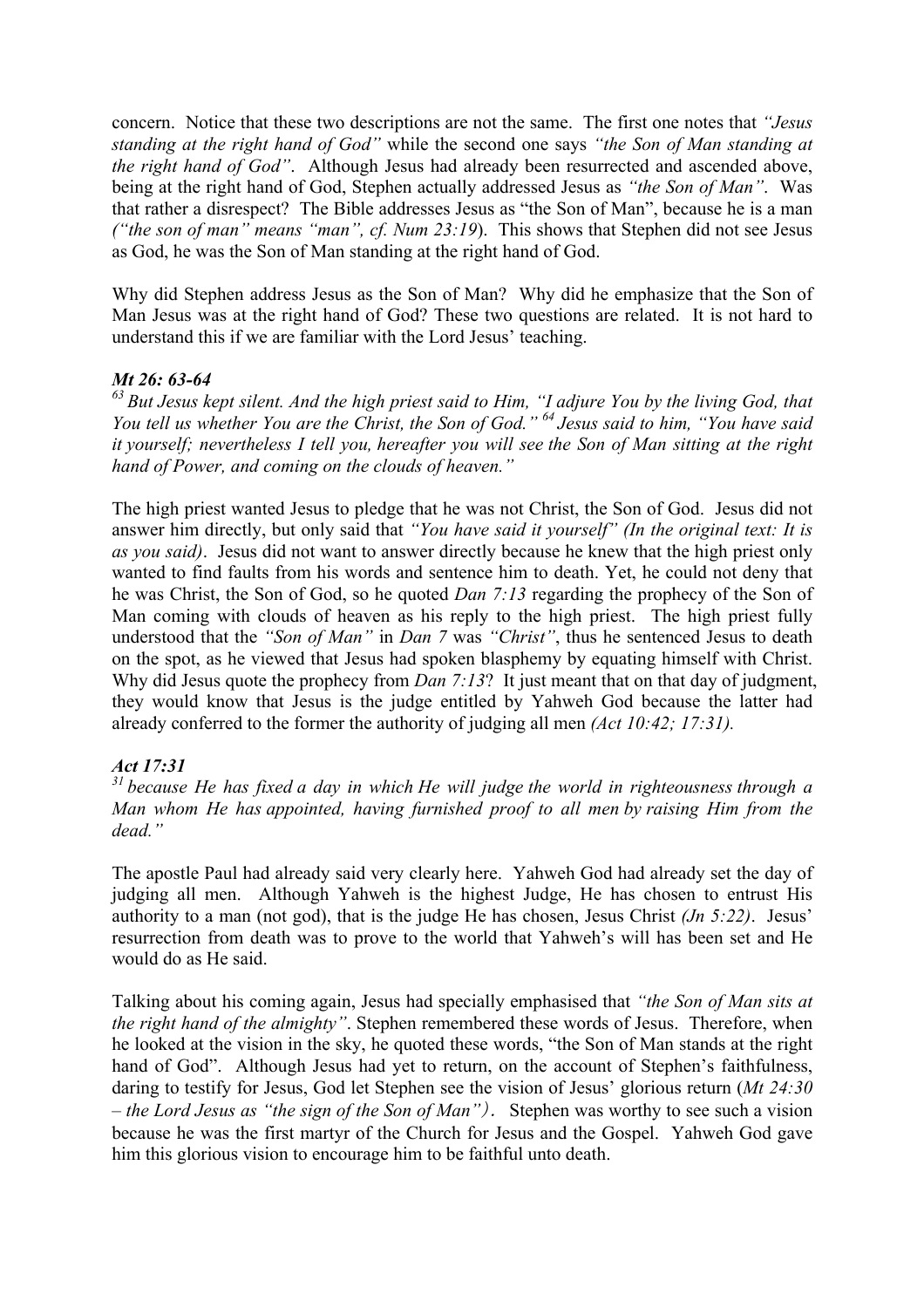Perhaps, someone may ask: If Jesus was not God, why would Stephen ask Jesus to receive his spirit *(Act 7:59)*? Many Christians are very puzzled by this. Stephen, as the church's deacon, surely knew that when Jesus descends, he would gather his chosen people from all corners of the world (*Mt 24:30-31*). Therefore, before he died, he specially requested that the Lord Jesus accepted him. If the Lord Jesus did not accept him, he would not be his chosen people. Therefore, it was crucial whether the Lord Jesus accepted him or not.

Stephen also knew clearly that God had already conferred Jesus as Lord and Judge. His return will mean that the judgement commences. Therefore, he made two requests before Jesus the Judge and Yahweh God before he died: first, he asked the Lord Jesus to receive his spirit; second, he asked Yahweh God not to hold against<sup>2</sup> the people. Stephen pled for mercy for those who were seeking to kill him. That proved that he was a real disciple following the example of Christ, because that was the Lord Jesus' plea to God on the cross. This unexpected vision was to encourage Stephen. God let him see that his Lord had already won the victory and now sitting at God's right hand. God had already conferred the greatest glory and authority to Jesus. If Stephen were to be victorious as well, he could then share the glory with the Lord Jesus. This vision had brought a great hope and comfort to Stephen who was going to be martyred.

# *Jesus Christ is the New Testament High Priest appointed by God*

## *Heb 8:1*

*Now the main point in what has been said is this: we have such a high priest, who has taken His seat at the right hand of the throne of the Majesty in the heavens*

#### *Heb 10:11-14*

*<sup>11</sup> Every priest stands daily ministering and offering time after time the same sacrifices, which can never take away sins; <sup>12</sup> but he, having offered one sacrifice for sins for all time, sat down at the right hand of God, <sup>13</sup> waiting from that time onward until his enemies be made a footstool for his feet. <sup>14</sup> For by one offering he has perfected for all time those who are sanctified.*

Verses 12-13 mentioned once again that Christ sits at the right hand of God, waiting for his enemy to become a footstool of his feet. *"his enemies be made a footstool for his feet"* is Yahweh God's promise to Christ, which was the work of God. This promise has not been fulfilled completely because the time is not up yet. The context of this passage is about the priest and the sin offering. The sin offering in the Old Testament was not perfect and it could not take away the sins of man completely. The New Testament high priest, Jesus Christ, offered himself to Yahweh God as the ransom for all. Jesus – the lamb of God sitting at the right hand of God – has proved that Yahweh God has already accepted the offering of Jesus, such that he could be the salvation of all mankind. Anyone who come before him could be made perfect and acceptable to Yahweh God.

#### *Rom 8:34*

*who is the one who condemns? Christ Jesus is He who died, yes, rather who was [a]raised, who is at the right hand of God, who also intercedes for us.*

 <sup>2</sup> *Stephen mentioned about "Lord" without a specific name (Act 7:31, 33, 49, 60). All the first 3 occasions refer to Yahweh God, so we can assume that the 'Lord' in verse 60 would also refer to Yahweh while the 'Lord" mentioned in verse 59 was specifically mentioned as the Lord Jesus.*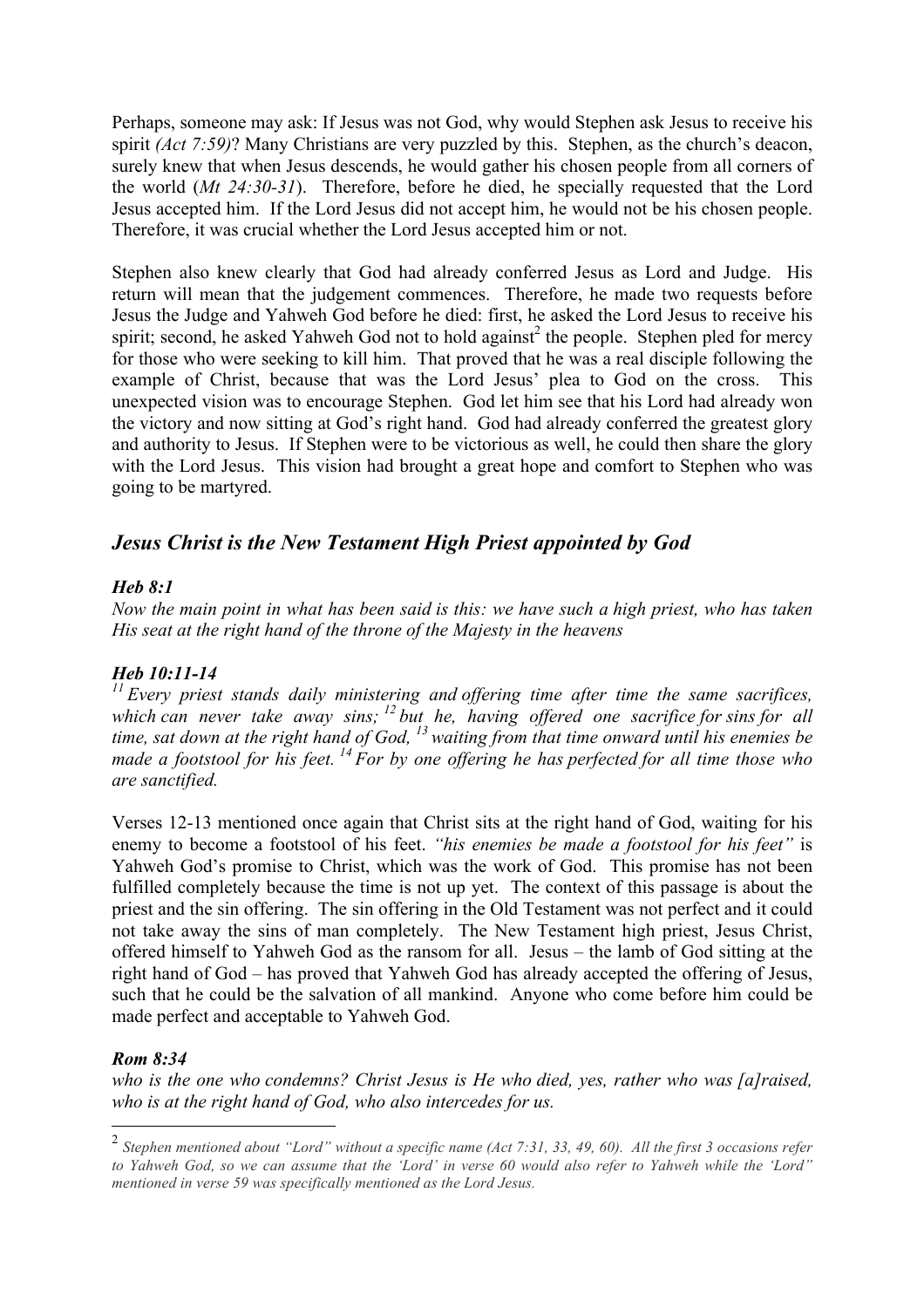Jesus Christ has already been raised from the dead and now sitting at the right hand of God. What then does he do now? It tells us here that he is interceding for us. If Jesus was God, would he still need to pray to another God to intercede for us? This shows that he is not God! He is the New Testament high priest that God has prepared for us. The job of the high priest is to intercede to God on behalf of the people. Therefore, the Hebrews writers encouraged us, saying that since God has already prepared for us a perfect and faithful high priest, we should enter into the Holy of Holies with full confidence and go before Yahweh God *(Heb 10:19-22).*

# *The Lamb seated on the throne*

After understanding the biblical teaching of *"Christ sitting at the right hand of God"*, the meaning of some of the verses in Revelations which seemed to prove that "Jesus was God" can be resolved now. One such example is in *Rev 22: 1 and 3*:

*<sup>1</sup> Then he showed me a river of the water of life, clear as crystal, coming from the throne of God and of the Lamb,*

*<sup>3</sup> There will no longer be any curse; and the throne of God and of the Lamb will be in it, and His bond-servants will serve Him.*

Both verses mentioned God and the Lamb (Christ) who have their own thrones and that they are side by side. If Jesus Christ was not God, why would his throne be mentioned together with that of God's. Let's consider, how could Christ get to sit at the right hand of God? If Yahweh God were to elevate Christ to His right hand, He had to prepare a special throne for Christ which is at the right hand of God's throne. Only then would Christ be able to sit at the right hand of God. God had prepared a special seat for Christ, that is far more noble, glorious than the seats of the 24 elders because God had given him that seat such that he could be at the right hand of God, which is the most noble seat nearest to God. It is precisely because Christ's seat is at the right hand of God's throne, that whenever the heavenly beings worship Yahweh God who is seated on the throne, it is as if Christ also receives the *"worship"*. Christ certainly receives the respect from the heavenly beings, but they are only respecting him as Lord *(Phi 2:9-11)*, and not worshipping him as God. This is a point which we need to differentiate clearly.

Revelations concluded with Christ being seated with God is very appropriate. This has once again confirmed that the lamb that was slain for the redemption of mankind had already been elevated to the highest and become the sole authoritative representative of God. He is the Lord of Lords established by God, representing Yahweh God to judge and rule over all created things!

# *Yahweh wants us to imitate Jesus Christ and be glorified*

#### *Heb 12:2*

*fixing our eyes on Jesus, the author and perfecter of faith, who for the joy set before Him endured the cross, despising the shame, and has sat down at the right hand of the throne of God.*

Why was Jesus worthy of such great glory? That is because he had sacrificed himself, faced insults, bore the sufferings of the cross for the sake of mankind's salvation. Thus, Yahweh